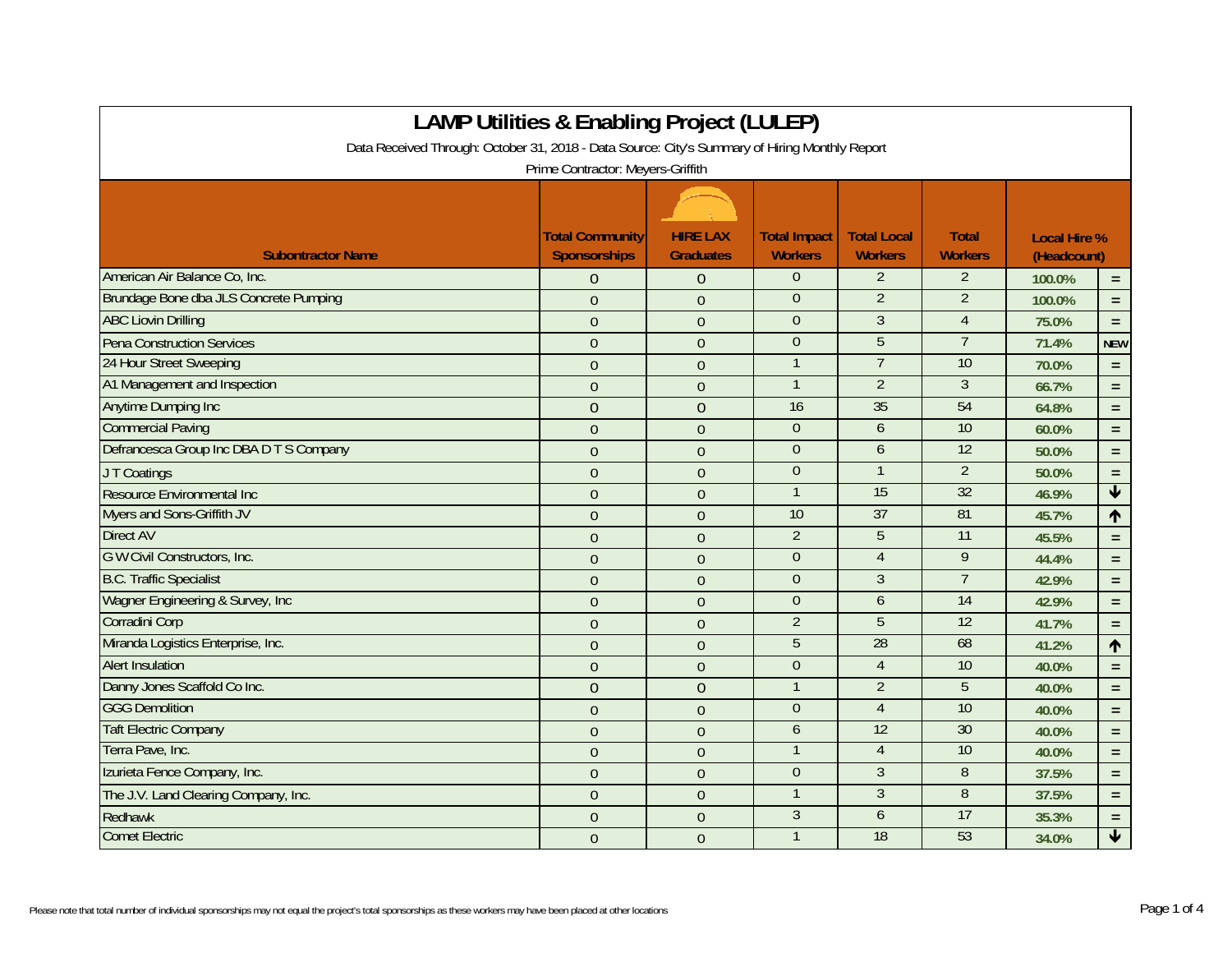| <b>LAMP Utilities &amp; Enabling Project (LULEP)</b>                                           |                                               |                                     |                                       |                                      |                                |                                    |                         |
|------------------------------------------------------------------------------------------------|-----------------------------------------------|-------------------------------------|---------------------------------------|--------------------------------------|--------------------------------|------------------------------------|-------------------------|
| Data Received Through: October 31, 2018 - Data Source: City's Summary of Hiring Monthly Report |                                               |                                     |                                       |                                      |                                |                                    |                         |
|                                                                                                | Prime Contractor: Meyers-Griffith             |                                     |                                       |                                      |                                |                                    |                         |
|                                                                                                |                                               |                                     |                                       |                                      |                                |                                    |                         |
| <b>Subontractor Name</b>                                                                       | <b>Total Community</b><br><b>Sponsorships</b> | <b>HIRE LAX</b><br><b>Graduates</b> | <b>Total Impact</b><br><b>Workers</b> | <b>Total Local</b><br><b>Workers</b> | <b>Total</b><br><b>Workers</b> | <b>Local Hire %</b><br>(Headcount) |                         |
| <b>Building Electronic Controls, Inc or BEC</b>                                                | $\Omega$                                      | $\overline{0}$                      | $\overline{0}$                        | $\overline{2}$                       | 6                              | 33.3%<br>$\equiv$                  |                         |
| <b>Cupertino Electric</b>                                                                      | $\theta$                                      | $\overline{0}$                      | $\mathbf 1$                           | 5                                    | 15                             | 33.3%                              | $=$ $\,$                |
| Fryman Management Inc                                                                          | $\overline{0}$                                | $\mathbf{0}$                        | $\overline{2}$                        | $\boldsymbol{6}$                     | 18                             | 33.3%                              | $=$ $\,$                |
| Giroux Glass, Inc.                                                                             | $\overline{0}$                                | $\overline{0}$                      | $\overline{0}$                        | $\overline{2}$                       | 6                              | 33.3%                              | $\equiv$                |
| <b>Myers &amp; Sons Construction LP</b>                                                        | $\overline{2}$                                | $\mathbf{1}$                        | $\mathbf{1}$                          | 13                                   | 39                             | 33.3%                              | $=$                     |
| Royal Electric Company                                                                         | $\overline{0}$                                | $\overline{0}$                      | $\Omega$                              | $\mathbf 1$                          | $\mathfrak{Z}$                 | 33.3%                              | $\equiv$                |
| Techniquex Inc.                                                                                | $\overline{0}$                                | $\overline{0}$                      | $\overline{0}$                        | $\overline{2}$                       | 6                              | 33.3%                              | $\equiv$                |
| ISEC, Incorporated                                                                             | $\overline{0}$                                | $\overline{0}$                      | $\overline{2}$                        | 11                                   | 34                             | 32.4%                              | $=$ $\,$                |
| Ted W Page Enterprises Inc dba Concrete Coring                                                 | $\theta$                                      | $\overline{0}$                      | $\mathbf{1}$                          | $\overline{7}$                       | $\overline{22}$                | 31.8%                              | $\overline{\mathbf{t}}$ |
| <b>Griffith Company</b>                                                                        | $\overline{2}$                                | $\mathbf{1}$                        | 10                                    | 51                                   | 161                            | 31.7%                              | $\equiv$                |
| <b>Matrix Environmental</b>                                                                    | $\overline{0}$                                | $\overline{0}$                      | $\overline{0}$                        | $\overline{5}$                       | 16                             | 31.3%                              | $\equiv$                |
| Twining, Inc.                                                                                  | $\overline{0}$                                | $\overline{0}$                      | $\mathbf{1}$                          | $\overline{4}$                       | 13                             | 30.8%                              | $\equiv$                |
| <b>Crown Fence</b>                                                                             | $\overline{0}$                                | $\mathbf{0}$                        | $\mathbf{1}$                          | $\overline{7}$                       | 23                             | 30.4%                              | $\overline{\textbf{v}}$ |
| A N C C A Corporation DBA NU Enterprises                                                       | $\overline{0}$                                | $\overline{0}$                      | $\mathbf{1}$                          | $\overline{8}$                       | 28                             | 28.6%                              | $\equiv$                |
| Anderson Charnesky Structural Steel, Inc. (ACSS)                                               | $\Omega$                                      | $\theta$                            | $\overline{0}$                        | $\overline{2}$                       | $\overline{7}$                 | 28.6%                              | $=$                     |
| Wilson & Hampton                                                                               | $\overline{0}$                                | $\overline{0}$                      | $\mathbf{1}$                          | $\overline{2}$                       | $\overline{7}$                 | 28.6%                              | $\equiv$                |
| <b>Psomas</b>                                                                                  | $\overline{0}$                                | $\overline{0}$                      | $\overline{0}$                        | $\overline{3}$                       | $\overline{11}$                | 27.3%                              | $\equiv$                |
| <b>Meadows Mechanical</b>                                                                      | $\Omega$                                      | $\overline{0}$                      | $\overline{2}$                        | 10                                   | 39                             | 25.6%                              | $\equiv$                |
| <b>AMPCO Landscape Inc DBA Earthscapes</b>                                                     | $\overline{0}$                                | $\overline{0}$                      | $\boldsymbol{0}$                      | $\overline{2}$                       | $\, 8$                         | 25.0%                              | $\equiv$                |
| <b>Nor-Cal Pipeline Services</b>                                                               | $\Omega$                                      | $\mathbf{0}$                        | $\mathbf{1}$                          | 5                                    | $\overline{20}$                | 25.0%                              | $\equiv$                |
| <b>RMA Group</b>                                                                               | $\theta$                                      | $\overline{0}$                      | $\mathfrak{Z}$                        | $\overline{4}$                       | 16                             | 25.0%                              | $\equiv$                |
| So-Cal Insulation                                                                              | $\overline{0}$                                | $\mathbf{0}$                        | $\mathbf{1}$                          | 1                                    | $\overline{4}$                 | 25.0%                              | $\equiv$                |
| Versatile Coatings Inc.                                                                        | $\overline{0}$                                | $\overline{0}$                      | $\overline{0}$                        | $\overline{3}$                       | 12                             | 25.0%                              | $\equiv$                |
| <b>Ferreria Construction Co Inc.</b>                                                           | $\overline{0}$                                | $\overline{0}$                      | $\mathbf{1}$                          | $\overline{5}$                       | 21                             | 23.8%                              | $\uparrow$              |
| <b>Blois Construction</b>                                                                      | $\overline{0}$                                | $\mathbf{0}$                        | $\mathbf{1}$                          | $\overline{8}$                       | 34                             | 23.5%                              |                         |
| <b>Southcoast Acoustical Interiors (SAI)</b>                                                   | $\overline{0}$                                | $\overline{0}$                      | $\overline{0}$                        | $\overline{4}$                       | 19                             | 21.1%                              | $\equiv$                |
| <b>Centruy Sweeping</b>                                                                        | $\Omega$                                      | $\overline{0}$                      | $\overline{0}$                        |                                      | $\overline{5}$                 | 20.0%                              | $\equiv$                |
| Pacific Waterproofing & Restoration, Inc.                                                      | $\Omega$                                      | $\overline{0}$                      | $\overline{0}$                        | $\mathbf 1$                          | $\overline{5}$                 | 20.0%                              | $\equiv$                |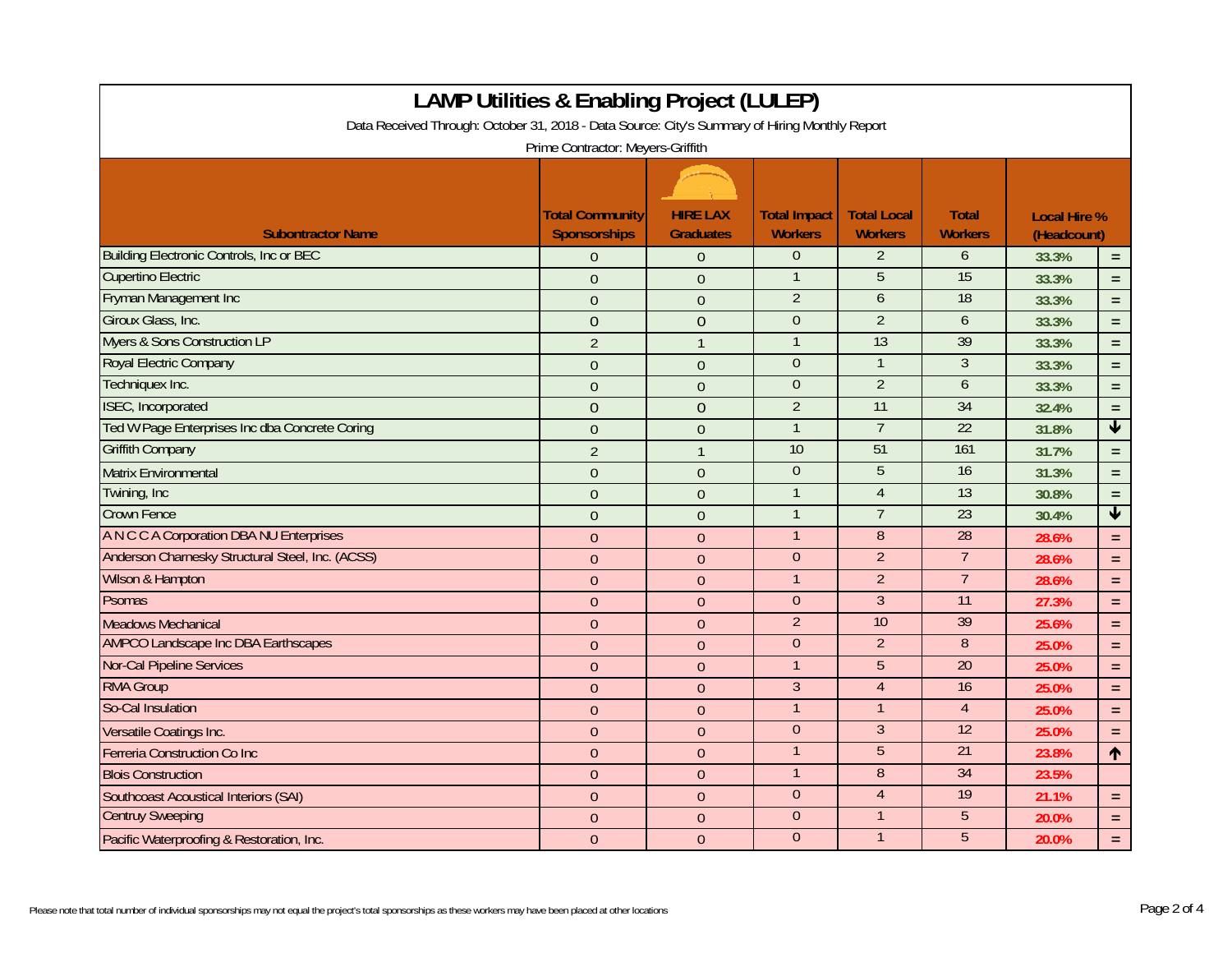| <b>LAMP Utilities &amp; Enabling Project (LULEP)</b>                                           |                                               |                                     |                                       |                                      |                                |                                    |              |  |
|------------------------------------------------------------------------------------------------|-----------------------------------------------|-------------------------------------|---------------------------------------|--------------------------------------|--------------------------------|------------------------------------|--------------|--|
| Data Received Through: October 31, 2018 - Data Source: City's Summary of Hiring Monthly Report |                                               |                                     |                                       |                                      |                                |                                    |              |  |
| Prime Contractor: Meyers-Griffith                                                              |                                               |                                     |                                       |                                      |                                |                                    |              |  |
|                                                                                                |                                               |                                     |                                       |                                      |                                |                                    |              |  |
| <b>Subontractor Name</b>                                                                       | <b>Total Community</b><br><b>Sponsorships</b> | <b>HIRE LAX</b><br><b>Graduates</b> | <b>Total Impact</b><br><b>Workers</b> | <b>Total Local</b><br><b>Workers</b> | <b>Total</b><br><b>Workers</b> | <b>Local Hire %</b><br>(Headcount) |              |  |
| <b>Cosco Fire Protection</b>                                                                   | $\overline{0}$                                | $\theta$                            | $\overline{0}$                        | $\mathfrak{Z}$                       | 16                             | 18.8%                              | $\downarrow$ |  |
| <b>Sully Miller</b>                                                                            | $\Omega$                                      | $\theta$                            | $\overline{0}$                        | 6                                    | 32                             | 18.8%                              | $\equiv$     |  |
| <b>Sterndahl Enterprises</b>                                                                   | $\overline{0}$                                | $\theta$                            | $\overline{2}$                        | $\overline{5}$                       | 29                             | 17.2%                              | $\equiv$     |  |
| <b>Granstrom Masonry</b>                                                                       | $\overline{0}$                                | $\overline{0}$                      | $\overline{0}$                        | $\mathbf{1}$                         | 6                              | 16.7%                              | $\equiv$     |  |
| Mike Hixson Backhoe Service, Inc.                                                              | $\Omega$                                      | $\theta$                            | $\overline{0}$                        | 1                                    | 6                              | 16.7%                              | $\equiv$     |  |
| Pavement Coatings Co.                                                                          | $\overline{0}$                                | $\overline{0}$                      | $\overline{0}$                        | $\mathbf 1$                          | 6                              | 16.7%                              | $\equiv$     |  |
| <b>Util-Locate</b>                                                                             | $\overline{0}$                                | $\theta$                            | $\mathbf{1}$                          | $\mathbf 1$                          | 6                              | 16.7%                              | $\equiv$     |  |
| DRS Rebar, Inc.                                                                                | $\theta$                                      | $\theta$                            | $\overline{0}$                        | $\mathbf{1}$                         | $\overline{7}$                 | 14.3%                              | $\equiv$     |  |
| H.D. Construction Equipment, Inc.                                                              | $\overline{0}$                                | $\overline{0}$                      | $\mathbf{1}$                          | $\mathbf{1}$                         | $\overline{7}$                 | 14.3%                              | $\equiv$     |  |
| R.J. Lalonde, Inc.                                                                             | $\overline{0}$                                | $\overline{0}$                      | $\mathbf{1}$                          | $\mathbf{1}$                         | $\overline{7}$                 | 14.3%                              | $\equiv$     |  |
| <b>All American Asphalt</b>                                                                    | $\overline{0}$                                | $\overline{0}$                      | $\overline{0}$                        | 6                                    | 48                             | 12.5%                              | $\equiv$     |  |
| <b>Badger Daylighting</b>                                                                      | $\overline{0}$                                | $\mathbf{0}$                        | $\mathbf{1}$                          | $\overline{3}$                       | 28                             | 10.7%                              | $\equiv$     |  |
| <b>Bali Construction</b>                                                                       | $\overline{0}$                                | $\mathbf{0}$                        | $\boldsymbol{0}$                      | $\mathbf{1}$                         | $\overline{12}$                | 8.3%                               | $\equiv$     |  |
| 2 R Drilling, Inc.                                                                             | $\overline{0}$                                | $\overline{0}$                      | $\overline{0}$                        | $\overline{0}$                       | $\, 8$                         | 0.0%                               | $\equiv$     |  |
| <b>Asphalt Fabric and Engineering</b>                                                          | $\Omega$                                      | $\theta$                            | $\overline{0}$                        | $\overline{0}$                       | $\overline{3}$                 | 0.0%                               | $=$          |  |
| C Below                                                                                        | $\overline{0}$                                | $\mathbf{0}$                        | $\boldsymbol{0}$                      | $\boldsymbol{0}$                     | 10                             | 0.0%                               | $\equiv$     |  |
| C M Peich                                                                                      | $\overline{0}$                                | $\overline{0}$                      | $\overline{0}$                        | $\theta$                             | 5                              | 0.0%                               | $\equiv$     |  |
| Calmex Engineering, Inc.                                                                       | $\Omega$                                      | $\overline{0}$                      | $\overline{0}$                        | $\overline{0}$                       | $\mathbf{1}$                   | 0.0%                               | $\equiv$     |  |
| ConnorP81 Inc                                                                                  | $\overline{0}$                                | $\mathbf{0}$                        | $\Omega$                              | $\theta$                             | $\overline{7}$                 | 0.0%                               | $\equiv$     |  |
| Crane Rental Service, Inc.                                                                     | $\Omega$                                      | $\mathbf{0}$                        | $\overline{0}$                        | $\theta$                             | 9                              | 0.0%                               | $\equiv$     |  |
| <b>DJS</b> General Contracting Inc.                                                            | $\theta$                                      | $\overline{0}$                      | $\overline{0}$                        | $\theta$                             | 5                              | 0.0%                               | $\equiv$     |  |
| Deepscan Inc.                                                                                  | $\overline{0}$                                | $\mathbf{0}$                        | $\overline{0}$                        | $\overline{0}$                       | $\overline{4}$                 | 0.0%                               | $\equiv$     |  |
| <b>Fine Grade Equipment</b>                                                                    | $\overline{0}$                                | $\mathbf{0}$                        | $\overline{0}$                        | $\overline{0}$                       | $\overline{3}$                 | 0.0%                               | $\equiv$     |  |
| G & F Concrete Cutting, Inc.                                                                   | $\overline{0}$                                | $\overline{0}$                      | $\overline{0}$                        | $\overline{0}$                       | $\overline{8}$                 | 0.0%                               | $\equiv$     |  |
| Gregg Drilling & Testing, Inc.                                                                 | $\overline{0}$                                | $\mathbf{0}$                        | $\overline{0}$                        | $\overline{0}$                       | $\overline{5}$                 | 0.0%                               | $\equiv$     |  |
| <b>Hydraulic Cranes LLC</b>                                                                    | $\overline{0}$                                | $\overline{0}$                      | $\overline{0}$                        | $\overline{0}$                       |                                | 0.0%                               | $\equiv$     |  |
| JIM Painter Controls Inc DBA JPC, Inc.                                                         | $\Omega$                                      | $\mathbf{0}$                        | $\overline{0}$                        | $\theta$                             |                                | 0.0%                               | $\equiv$     |  |
| Newman Backhoe Service, Inc.                                                                   | $\theta$                                      | $\overline{0}$                      | $\overline{0}$                        | $\overline{0}$                       | $\overline{5}$                 | 0.0%                               | <b>NEW</b>   |  |